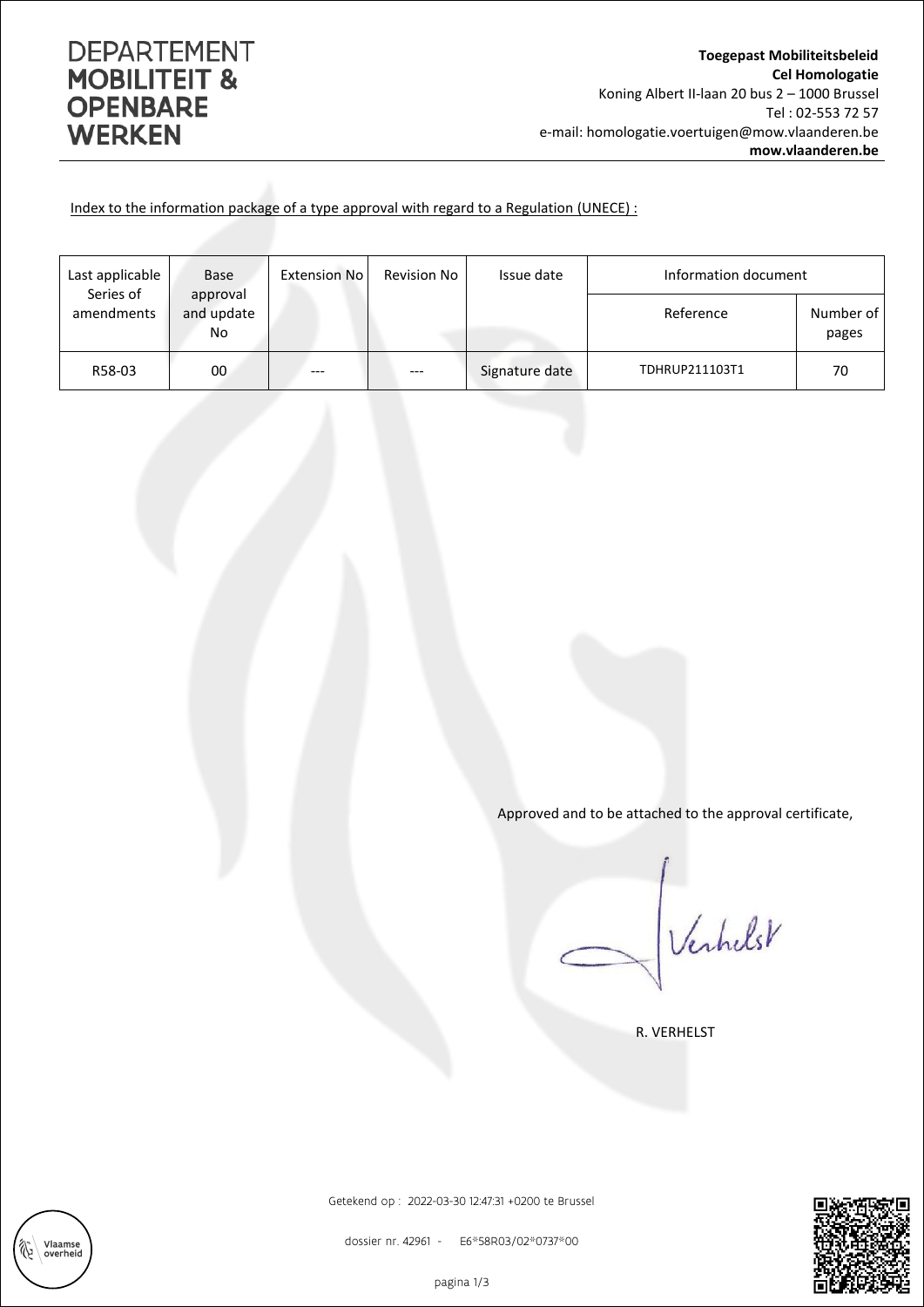## **DEPARTEMENT MOBILITEIT & OPENBARE WERKEN**

Vlaamse<br>overheid

|              | <b>Communication concerning:</b><br>Approval granted (1)                                                                                              |                                                                                                                     |  |  |  |
|--------------|-------------------------------------------------------------------------------------------------------------------------------------------------------|---------------------------------------------------------------------------------------------------------------------|--|--|--|
| Е6           | Approval extended (1)<br>Approval refused <sup>(1)</sup><br>Approval withdrawn <sup>(1)</sup><br>Production definitively discontinued. <sup>(4)</sup> |                                                                                                                     |  |  |  |
|              | of a type of rear underrun protective device (RUPD), pursuant to Regulation No.58                                                                     |                                                                                                                     |  |  |  |
| Approval No: | E6*58R03/02*0737*00                                                                                                                                   | <b>Extension No:</b><br>00                                                                                          |  |  |  |
| 1.           | Trade name or mark of device:                                                                                                                         | <b>ALMIC</b>                                                                                                        |  |  |  |
| 2.           | Type of device :                                                                                                                                      | <b>BR</b>                                                                                                           |  |  |  |
| 3.           | Name and address of manufacturer:                                                                                                                     | <b>ALMIC BV</b><br>Bosuilstraat 7<br>B-3910 Pelt (Neerpelt)                                                         |  |  |  |
| 4.           | If applicable, name and address of the manufacturer's<br>representative :                                                                             |                                                                                                                     |  |  |  |
| 5.           | Characteristics of the device (dimensions and its fixing<br>elements) :                                                                               | See information folder                                                                                              |  |  |  |
| 6.           | Test conducted on a vehicle / on a representative part of the chassis of a vehicle $(1)$ .                                                            |                                                                                                                     |  |  |  |
| 7.           | Position on the device of the points of application of the test<br>forces:                                                                            | P1: 975 mm from the middle<br>P2: 350 mm from the middle<br>P3: 0 mm from the middle                                |  |  |  |
| 8.           | Maximum horizontal and vertical deflection observed during<br>and after the application of the test forces in Annex 5 :                               | During:<br>Horizontal: 107mm<br>Vertical: 136mm downwards<br>After:<br>Horizontal: 26mm<br>Vertical: 43mm downwards |  |  |  |
| 9.           | Restrictions on application                                                                                                                           |                                                                                                                     |  |  |  |
|              | Vehicles on which the device may be installed (if applicable) :                                                                                       | See information folder                                                                                              |  |  |  |
|              | Characteristics of the chassis to which the device may be<br>installed (e.g. stiffness, profile dimensions, ) (if applicable)                         | See information folder                                                                                              |  |  |  |
| 10.          | Maximum mass of vehicle on which the device may be<br>installed :                                                                                     | Unlimited                                                                                                           |  |  |  |
| 11.          | Device submitted for approval on :                                                                                                                    | 09/03/2022                                                                                                          |  |  |  |

Getekend op : 2022-03-30 12:47:31 +0200 te Brussel